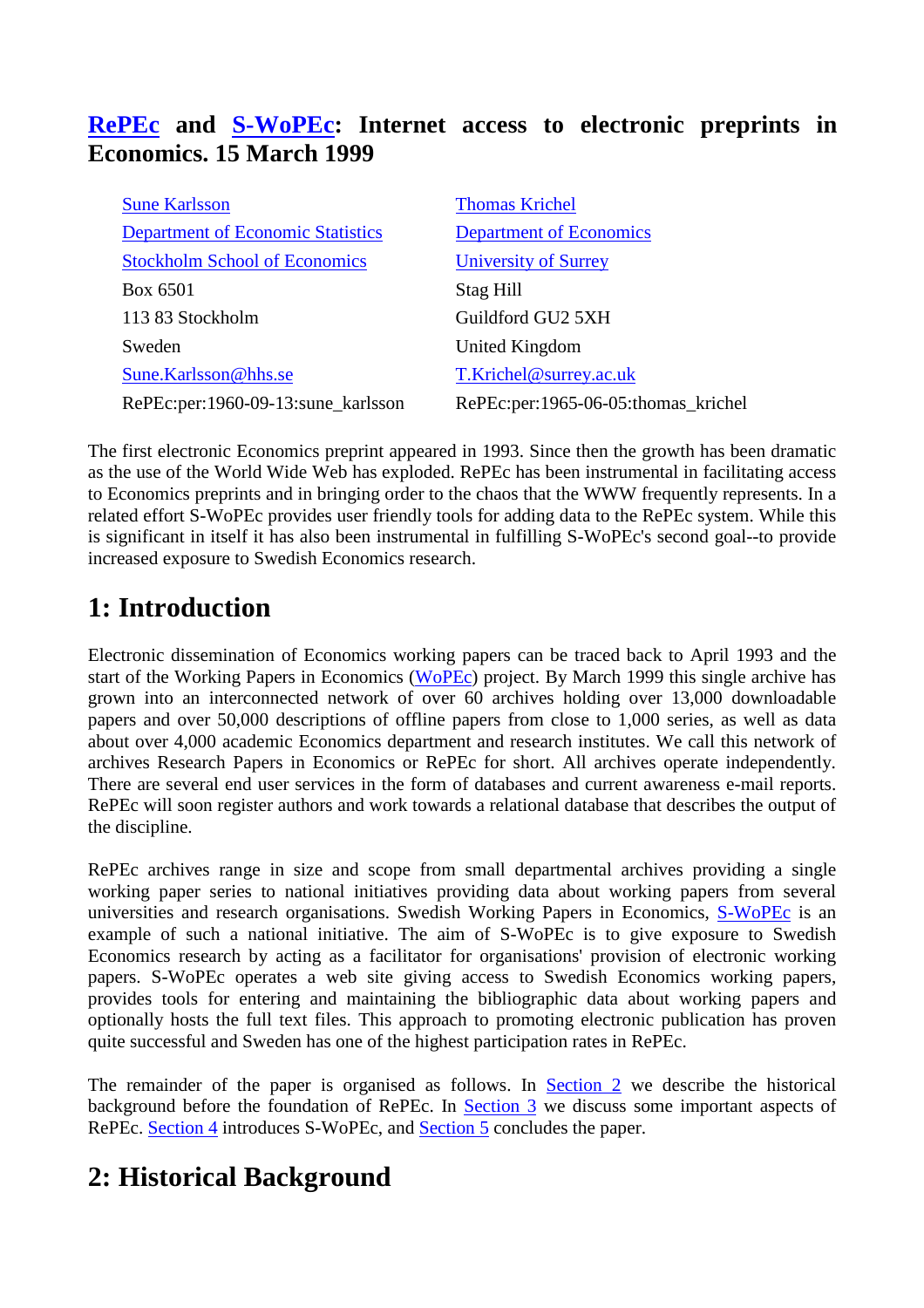RePEc is essentially an initiative of the NetEc project. The NetEc project was founded in February 1993, by Thomas Krichel. At the outset NetEc was conceived as a collection of projects to help the distribution of research results in Economics via the Internet. Economists had been exchanging preprints or "working papers" as they are more commonly known for a long time in printed form. There were no electronic working papers at the time when NetEc was founded. However a donation of Fethy Mili of Université de Montréal made bibliographic data about 250 working paper series available. The data for some series went back as far as 1988. The first gopher servers allowed to store data in a way that an uninitiated user could easily retrieve it. Manchester Computing Centre donated disk space and CPU time. Geoff Lane, their system administrator, managed to build a facility for WAIS database queries on the gopher system soon after the start of the project. This was a state of the art system at the time. However this medium was not much used. The main usage of the data came through mailing current awareness data to the corryfee@hasaravm1.earn (yes, a bitnet address) mailing list for academic economists. The project dealing with printed papers was called BibEc. BibEc was NetEc's first constituent project.

In April 1993, "MatClass: a Matrix Class for C++" by Chris Birchenhall became the world's first electronic Economics working paper. This single paper would have been lost in the over 5,000 items strong dataset about the printed papers. A separate name WoPEc was invented for the collection of downloadable papers. On the gopher screen the presentation of WoPEc was quite primitive. Each paper was represented by two lines. The first line showed the name of the author(s). Selecting that line lead to the bibliographic information. That would be the author, title, sometimes abstract, Journal of Economics Literature (JEL) classification, etc. The second line showed the title of the paper and when the user hit this line the full text of the paper was delivered to her machine.

The text of the paper, usually in PostScript format, was not necessarily held on the Manchester site. Instead it could have been on any other machine. Although WoPEc started off as collection of papers--simply because it was the first collection of its kind to open--it has focused on the collection of metadata about papers rather than the papers themselves. This shift of activity became more prominent since July 1993 when the "Economics Working Paper Archive" opened at http://econwpa.wustl.edu/ sponsored by Washington University in St. Louis. As suggested by the name, this site claimed to be a central archive for working papers in Economics. This vision was imported from High Energy Physics, where the XXX Archive collects all papers on a central site. To establish the same degree of coordination among economists seems to be more difficult, there are nowadays (early 1999) several hundreds of web and ftp servers with online working papers. (Some are homepages of authors, others are organised by academic departments or research centres. In some rare cases we find common catalogues of participating institutions, for example the US Federal Reserve have the Fed in Print catalogue of publications issued by the regional banks.) Our theory is that economists have a built-in distrust of monopolies. In their book of tales, there are numerous accounts of the welfare losses caused by monopoly supply. They may also be afraid of the power accumulated by a person who controls a hard disk where the complete output of the discipline is stored. That is why a centralised system has problems to reach broad acceptance. That does not only hold for an archive that stores papers, it also affects the collection of metadata about holdings on local sites, i.e., the work WoPEc was primarily concerned with. Right from the start Thomas Krichel believed that a distributed database protocol was the way of the future in order to allow a many institutions to contribute to WoPEc without need for extensive coordination. In that way each institution would keep its own papers on its own server, and a user would be able to query many servers. Such a protocol started to appear in 1994 with the whois++ protocol. In Summer 1995, José Manuel Barrueco Cruz and Thomas Krichel converted the dataset to the format proposed by the Internet Anonymous Ftp Archive (IAFA) working group of the Internet Engineering Task Force. These were meant to be compatible with the whois++ protocol. The IAFA data was converted to static web pages. These web page were indexed with WAIS.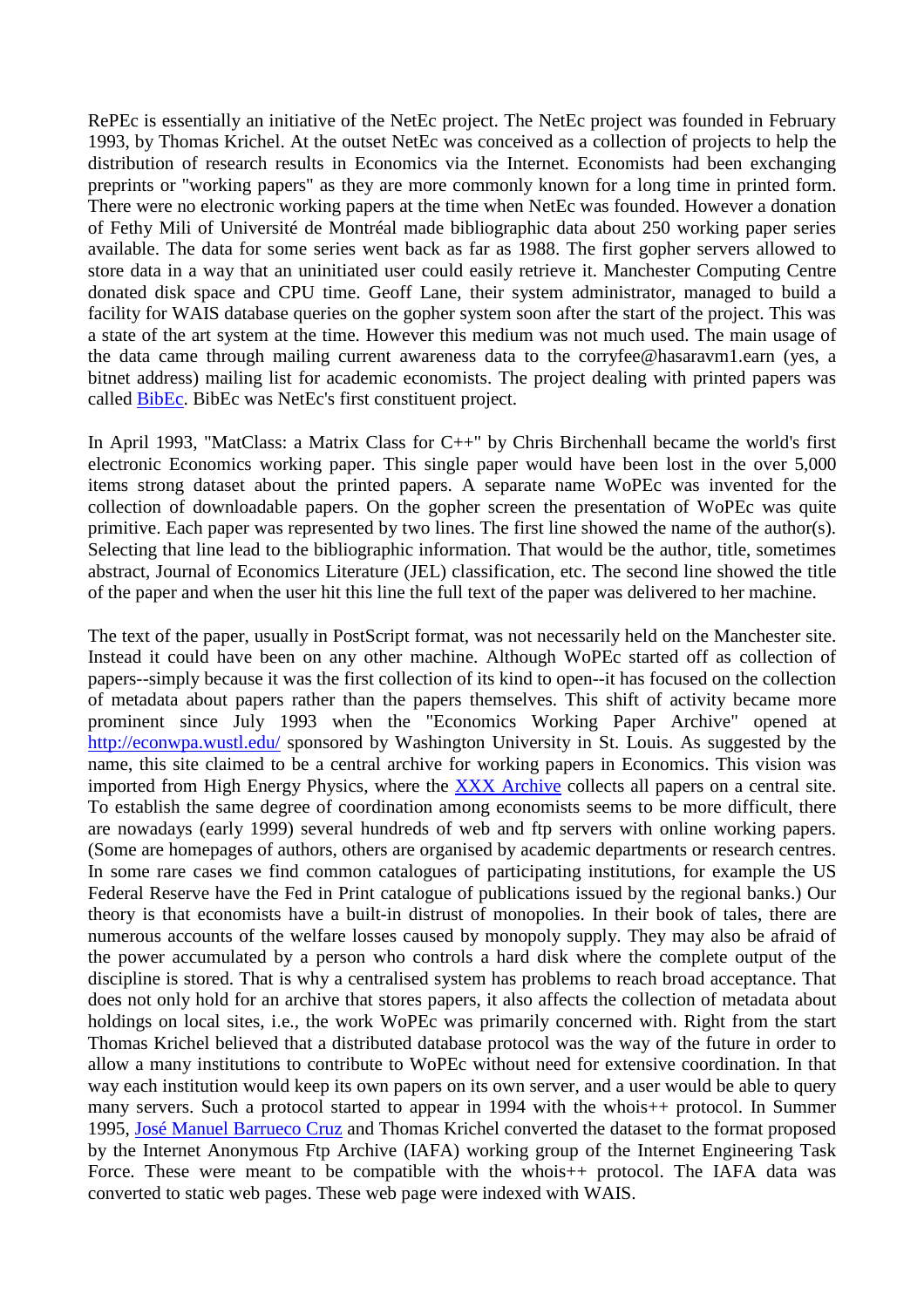In the spring of 1995 the US mirror of BibEc and WoPEc appeared at Washington University of St.. Louis, and a Japanese mirror at Hitotsubashi University Tokyo was added in the autumn of that year. In 1996, WoPEc was awarded funding by the Joint Information Systems Committee (JISC) of the UK Higher Education Funding Councils. José Manuel Barrueco Cruz, who was working on the project as a volunteer before, took the post of project manager. The objectives of the JISC funding where two-fold, first to raise the total stock of papers in WoPEc above the 1,000 papers held before the start of the funding period, and second to increase the participation of UK universities. For the first objective the project was very successful, by the middle of the following year, the stock had increased to 4,500. But the response from UK institutions was sluggish. In late 1996, Thomas Krichel initiated contacts between the Royal Library of Sweden and Sune Karlsson that lead to the initial funding of the S-WoPEc project. In early 1997, the Dutch DEGREE working paper publishing consortium agreed to participate in the exchange of working paper data. With three institutions working together, it was felt that a protocol should be established that would allow the participants to exchange data without need for extensive coordination. Another aim was to separate the collection of data and the implementation of the data in user services. A set of archives would provide data on papers. The full text of these papers would live in the archives or on other publicly accessible computer systems, or simply be offline. Robot software was to be written to mirror these archives. Thomas Krichel prepared draft protocols. These were adopted at a meeting on between DEGREE, S-WoPEc and WoPEc in Guildford on 12 May 1997. These protocols--with very minor modifications--are still used by RePEc today.

# **3: RePEc**

The nature of RePEc is not precisely defined, but RePEc is most commonly understood as referring to three things. First it is a collection of archives that provide data about Economics. Second it is the data that is found on these archives. Third, it is often also understood to represent the persons and institutions building archives and providing the data. RePEc has no formal management structure.

RePEc has two aims. The "library aim" is to provide a complete description of the Economics discipline that is available on the Internet. The "publishing aim" is to provide *free* access to Economics resources on the Internet. (These aims are sometimes conflicting. For example, assume that a certain amount of money is available for cataloguing purposes. Then the library objective might be best served by using these funds to gather information about a high-quality toll-gated journal resource, whereas the publishing objective would be better served by considering a collection that is on the Internet and may not be of the same quality since it has not yet been extensively peer-reviewed.) By "free" we mean that the provider, rather than the user pays. RePEc has no peer-reviewing aim, however it can be used to support peer review.

RePEc is based on the following principle

Many archives ---> One dataset ---> Many services

The collection of material within RePEc is decentralised. Each participating provider provides an archive on a http or ftp server that will allow the storage of structural data about objects relevant to Economics, and possibly the storage of some of the objects themselves. We will examine the structure of an archive in Subsection 3.1.

Robot software is used to unite the various archives. The key concept here is the "site", which is a unification--on a single machine--of a local archive and one or more remote archives that are mirrored. If a site mirrors all archives known to RePEc then it has access to the complete RePEc dataset. The contents of the RePEc archives forms a single dataset, where each component is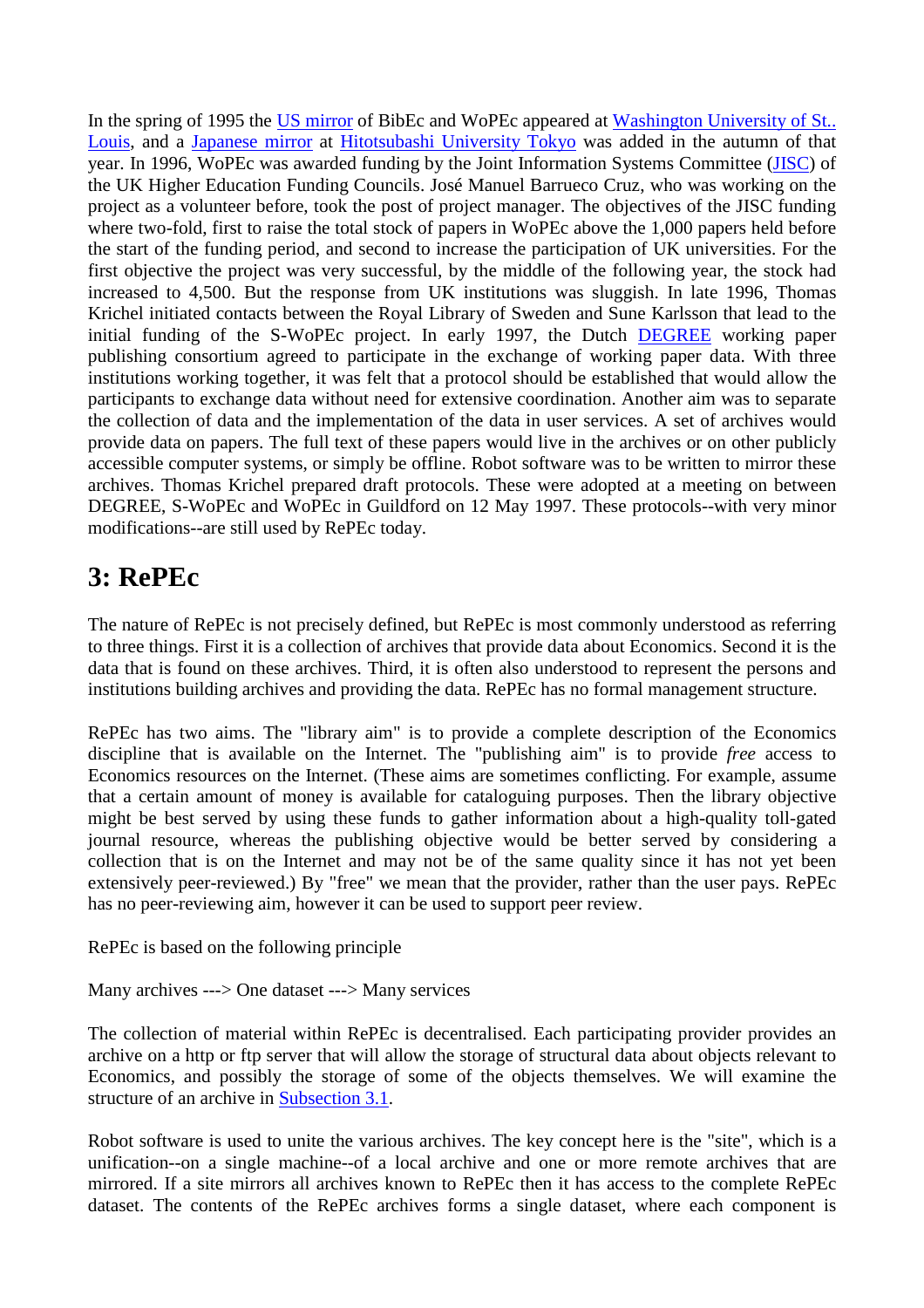identified. Therefore a relational structure can be put in place. We will detail the basic logical structure of the relational model in Subsection 3.2. Some details of that structure have yet to be implemented.

RePEc sites are used to build user services. There is no official user service for RePEc. We will look at some user services in Subsection 3.3.

## **3.1: The structure of an archive**

RePEc stands on two pillars. First, a template format inspired by the IAFA templates called ReDIF. This acronym stands for something like *Re*search *D*ocumentation *I*nformation *F*ormat but it is best understood as a literal. ReDIF defines a number of templates. Each templates has a set of allowable fields, some are mandatory, and some may be repeated. The second pillar is the Guildford protocol. It fixes rules how to store ReDIF in an archive. It is possible to deploy ReDIF without using the Guildford protocol. But in the following we will ignore this conceptual distinction, because it is easiest to understand the structure and contents of an archive through an example.

RePEc identifies each archive by a simple identifier or handle. Here we look at the archive RePEc:sur which lives at ftp://www.econ.surrey.ac.uk/pub/RePEc/sur. On the root directory of the archive, two files are mandatory. The file *surarch.rdf* contains a single ReDIF archive template.

```
Template-type: ReDIF-Archive 1.0
Name: University of Surrey Economics Department
Maintainer-Email: T.Krichel@surrey.ac.uk
Description: This archive provides research papers from the
    Department of Economics of the University of Surrey, in the U.K.
URL: ftp://www.econ.surrey.ac.uk/pub/RePEc/sur
Homepage: http://www.econ.surrey.ac.uk
Handle: RePEc:sur
In this file we find the basic information about the archive. The other mandatory file is surseri.rdf. 
This must contain one or more series templates. 
Template-Type: ReDIF-Series 1.0
Name: Surrey Economics Online Papers
Publisher-Name: University of Surrey, Department of Economics
Publisher-Homepage: http://www.econ.surrey.ac.uk
Maintainer-Name: Thomas Krichel
Maintainer-Email: T.Krichel@surrey.ac.uk
Handle: RePEc:sur:surrec
The papers for the series RePEc:sur:surrec are confined to a directory surrec. It may contain files of 
any type. Any file ending in ".rdf" is considered to contain ReDIF templates. Let us consider one of 
them, surrec/surrec9601.rdf (We suppress the Abstract: field to conserve space.) 
Template-Type: ReDIF-Paper 1.0
Title: Dynamic Aspect of Growth and Fiscal Policy
Author-Name: Thomas Krichel
Author-Email: T.Krichel@surrey.ac.uk
Author-Name: Paul Levine
Author-Email: P.Levine@surrey.ac.uk
Author-WorkPlace-Name: University of Surrey
Classification-JEL: C61; E21; E23; E62; O41
File-URL: ftp://www.econ.surrey.ac.uk/pub/RePEc/sur/surrec/surrec9601.pdf
File-Format: application/pdf
Creation-Date: 199603
Revision-Date: 199711
Handle: RePEc:sur:surrec:9601
The pair (File-URL:, File-Format:) could be repeated any number of times. An additional File-
```
Function: field may be added to indicate the status of the file within the paper. Note that in this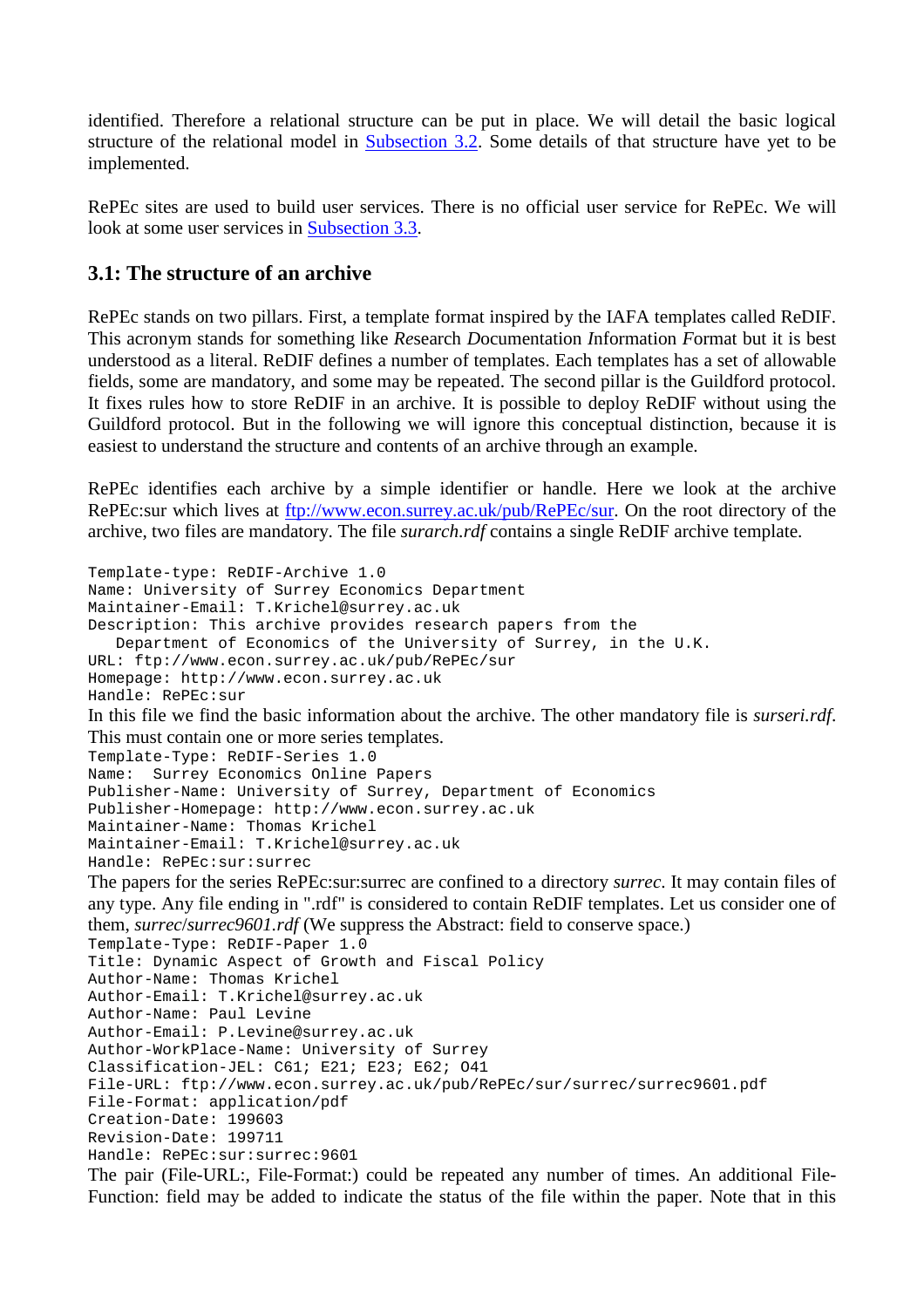example the full text of the paper is located within the archive directory structure itself. Therefore the full text is mirrored together with the bibliographic data. Services can then link to a mirrored copy of the full text. If the URL of the paper would point to a place outside the archive structure, the link to the full text would always point to that location.

There is a central archive RePEc:all, that mirrors all the *???arch.rdf* and *???seri.rdf* files from all archives. It also contains the software that allows sites to mirror archives. RePEc:all also provides reading and checking software for templates as well as general RePEc documentation. This archive lives at ftp://netec.mcc.ac.uk/pub/RePEc/all.

## **3.2: The relational structure**

RePEc views the discipline as a set of four basic elements that are in relation to each other. The basic model can be represented in the following table

paper collection

person institution

Here the "paper" can be a preprint or a "published" article, a book, piece of software, a dataset etc. The types most frequently found now are preprints and articles, but there are already some software components in the RePEc dataset. The "collection" can be any set of papers grouped together. At the moment the collection definition as used in RePEc comprises preprint series and journals of "published" articles. Note that each of the papers is initially part of a single series. In principle the collection concept could be used to allow for peer review by placing the works that are reviewed in a separate collection. However it would also be possible to add a review type in the relational framework.

At the time of writing the personal information is built into the templates of the papers. There are however efforts being made to allow for the separation of personal information. Soon we will see things like

Template-Type: ReDIF-Person 1.0 Name: Thomas Krichel Email: T.Krichel@surrey.ac.uk Author-Paper: RePEc:sur:surrec:9404 Author-Paper: RePEc:sur:surrec:9601 Homepage: http://openlib.org/home/krichel Handle: RePEc:per:1965-06-05:thomas\_krichel

and we can replace the author information for the first author in the paper template for RePEc:sur:surrec:9601 by

Author-Name: Thomas Krichel

Author-Person: RePEc:per:1965-06-05:thomas\_krichel

The benefit of this system are clear. There is a much reduced load on administration of the system. When the phone number of an author changes, this change has to be registered at only one point in the system. A pervasive use of these relational features will allow the resolution of current author information through the current person template of the author. The user of a RePEc service would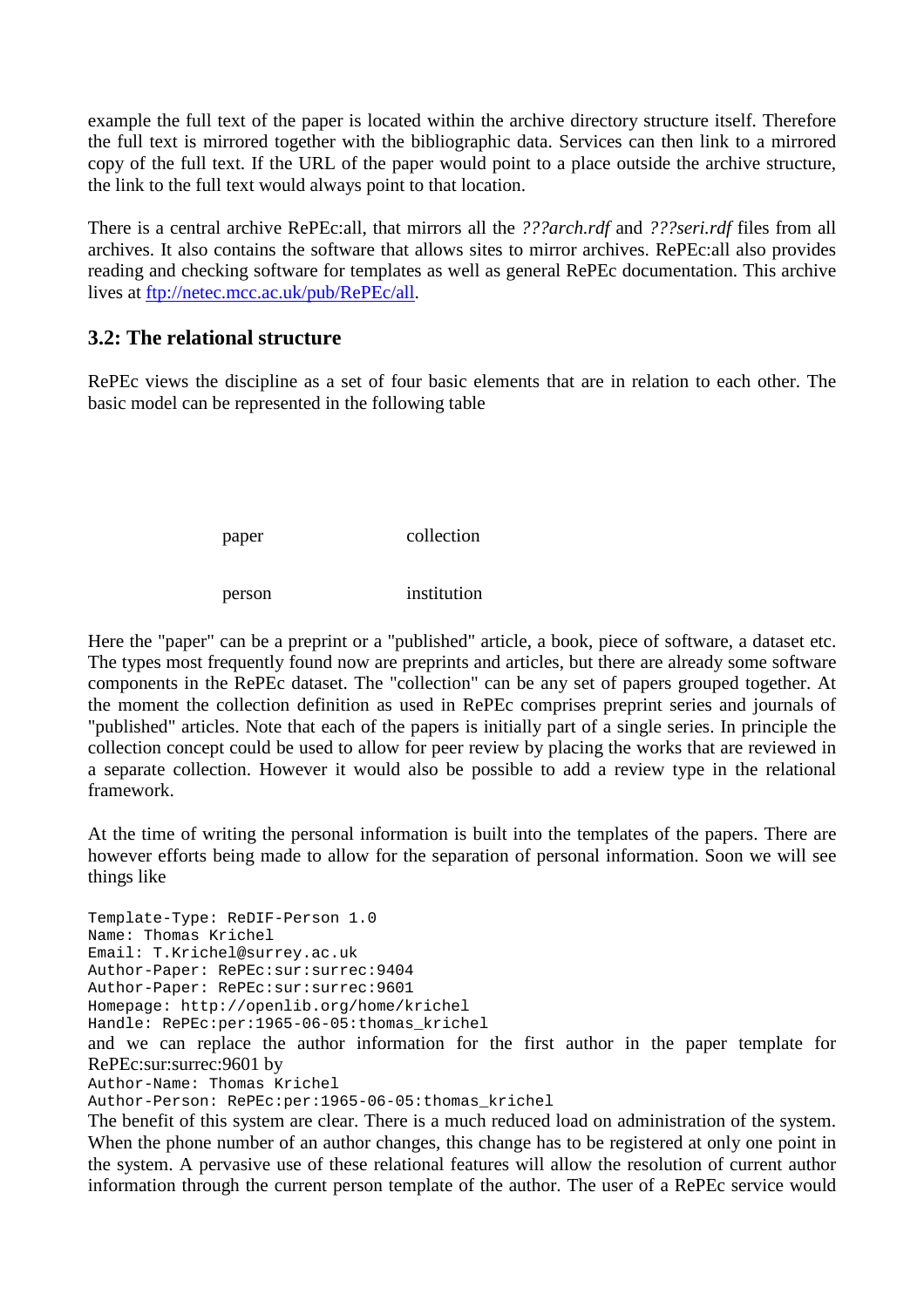therefore find the author of the paper, even though the contact information on the papers' title may no longer be current.

Finally the institution can be thought of as a set of persons just like the collection is a set of papers. Author registration services will use the institution data that RePEc has already collected.

## **3.3: User service**

The implicit ability and explicit intention to allow for many user services at a time is a key features of RePEc. The disadvantage of this approach is that RePEc is a more abstract concept to understand than say an archive like XXX where storage and user service are linked together. However this provides an important selling point once a potential provider understands that submitting data to RePEc means submitting the data to all the user services at once. Here we list the most important user services in order of historical origin.

BibEc& WoPEc provide static html pages for all working papers that are only available in print (BibEc) and all papers that are available electronically (WoPEc). Both datasets use the same search engines. There are three search engines, a full text WAIS engine, a fielded search engine based on mSQL and a ROADS fielded search engine. Both are mirrored in the United States and Japan as part of the NetEc project.

## EDIRC

provides a browsable index of the institution data in RePEc. This service is also mirrored by NetEc.

## IDEAS

provides an Excite index of static html pages that represent all Paper, Article and Software templates. This is by far the most popular RePEc user interface.

NEP: New New Economics Papers is set of reports on new additions of papers to RePEc. Each report is edited by subject specialists who receive information on all new additions and then filter out the papers that are relevant to the subject of the report. These subject specialists are PhD students and young researchers. They work as volunteers.

## INOMICS

provides an index of RePEc data, but also allows a simultaneous search in indexes of other web pages related to Economics.

Finally note that a Z39.50 server for all downloadable papers in RePEc is available at dbiref.kub.nl:9997. The database name is "repref". The attribute set is Bib-1, and the record syntax supported are USmarc, SUTRS, GRS-1 (only string tags, tag type 3).

# **4: S-WoPEc**

S-WoPEc and it's sister site S-WoBA have two basic and complimentary aims. The first is give exposure to and increase the awareness of Swedish research in Economics and Business Administration. The second is to facilitate and encourage participation in RePEc.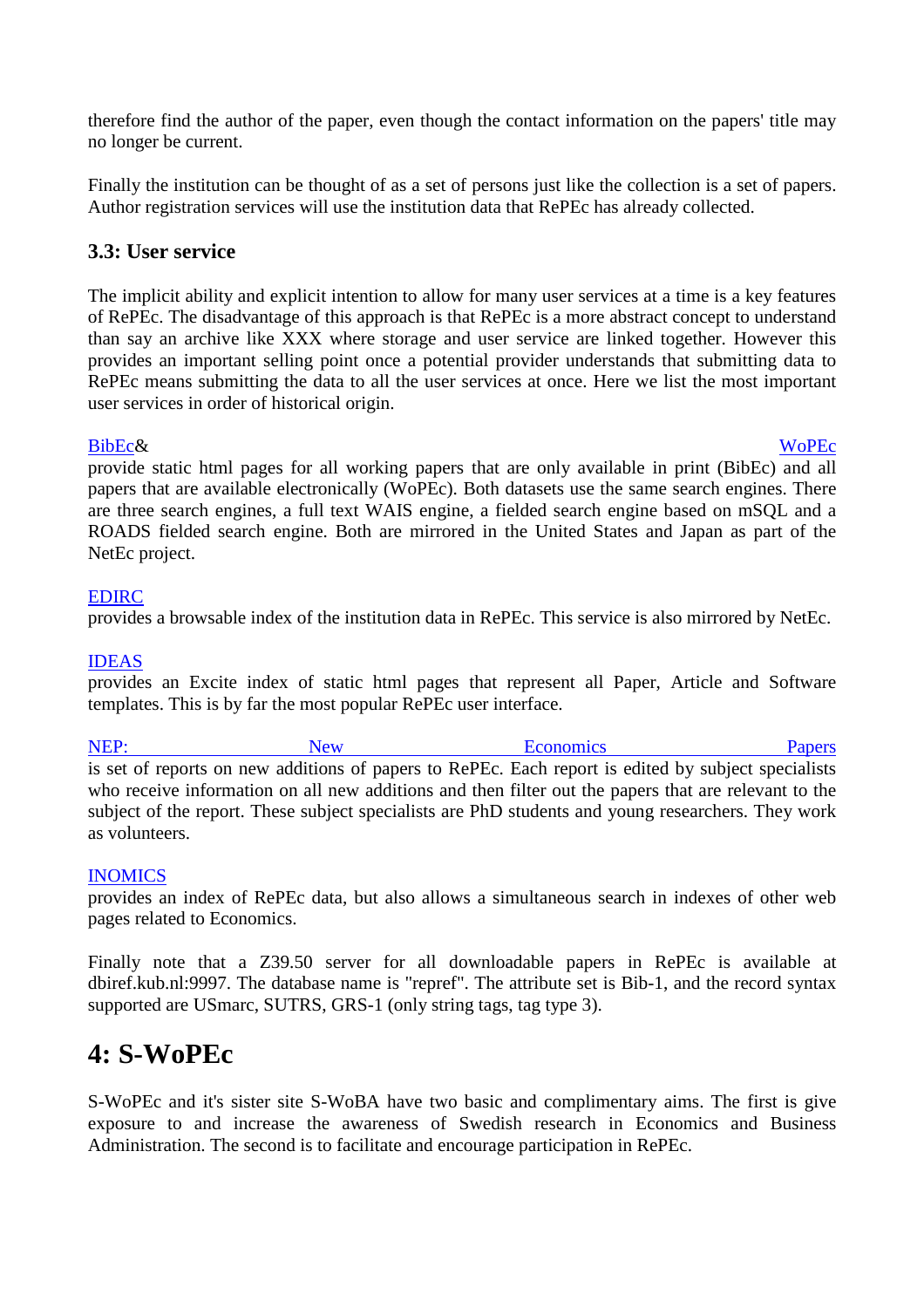By combining these two features participation in S-WoPEc becomes very attractive. A university department or research institute gets assistance in putting its research output online and at the same time gets enhanced exposure. As a result all major and many minor Swedish Economics research organisations participate in S-WoPEc less than two years after the launch of the site. S-WoBA has recently been launched and the participation is considerably lower. Similarly to S-WoPEc we expect this to change rapidly.

# **4.1: Making research visible**

Towards the first aim RePEc end user services featuring the Swedish contribution to RePEc are provided at http://swopec.hhs.se/ and http://swoba.hhs.se/. Compared to the old paper based distribution system for preprints these sites are extremely successful, averaging between two and three thousand unique downloads of full text files a month. The synergy effects from participating in S-WoPEc and S-WoBA are obvious. Very few organisations can provide the richness of material available at S-WoPEc on their own. By participating an organisation adds to the attractiveness of the site *and* benefits from the large number of visitors attracted by the critical mass of the site.

In addition, the data about the papers are automatically included in the S-WoPEc or S-WoBA RePEc archives and are thus locatable through RePEc services such as WoPEc, IDEAS and NEP.

At S-WoPEc and S-WoBA the abstract of each paper is presented a as static html page generated from metadata stored as a ReDIF template. Where available, the abstract page links to full text files stored locally on the S-WoPEc server or a server maintained by the participating organisation. A fielded search facility is implemented using meta tags in the html pages.

## **4.1.1: Dublin Core**

S-WoPEc and S-WoBA make heavy use of Dublin Core. Where applicable the meta tags used for the fielded search are based on Dublin Core. Most of the metadata is, in fact, stored in the html documents using Dublin Core meta tags. This allows Dublin Core aware search engines to extract structured data and provides for more precise searches.

As of yet there are relatively few Dublin Core aware search engines but we expect this to change as the use of Dublin Core increases. A notable example of a Dublin Core aware search engine is SAFARI which indexes research related html pages on the webservers of Swedish universities including the S-WoPEc and S-WoBA servers. The research of participating organisations is thus included in SAFARI without any extra effort on the organisations' part.

## **4.1.2: Library systems**

In addition to being searchable in various RePEc services and Internet search engines, the papers contributed to S-WoPEc and S-WoBA are catalogued in LIBRIS, the union catalogue of Swedish research libraries. The LIBRIS WWW interface is available at http://www.libris.kb.se/. When using the WWW interface the user can directly access the abstracts and downloadable files at S-WoPEc and S-WoBA through links.

## **4.2: Facilitating participation in RePEc**

Running a RePEc archive can, depending on the resources and technical know-how available, be a daunting proposition. To facilitate the contribution of data to RePEc, S-WoPEc and S-WoBA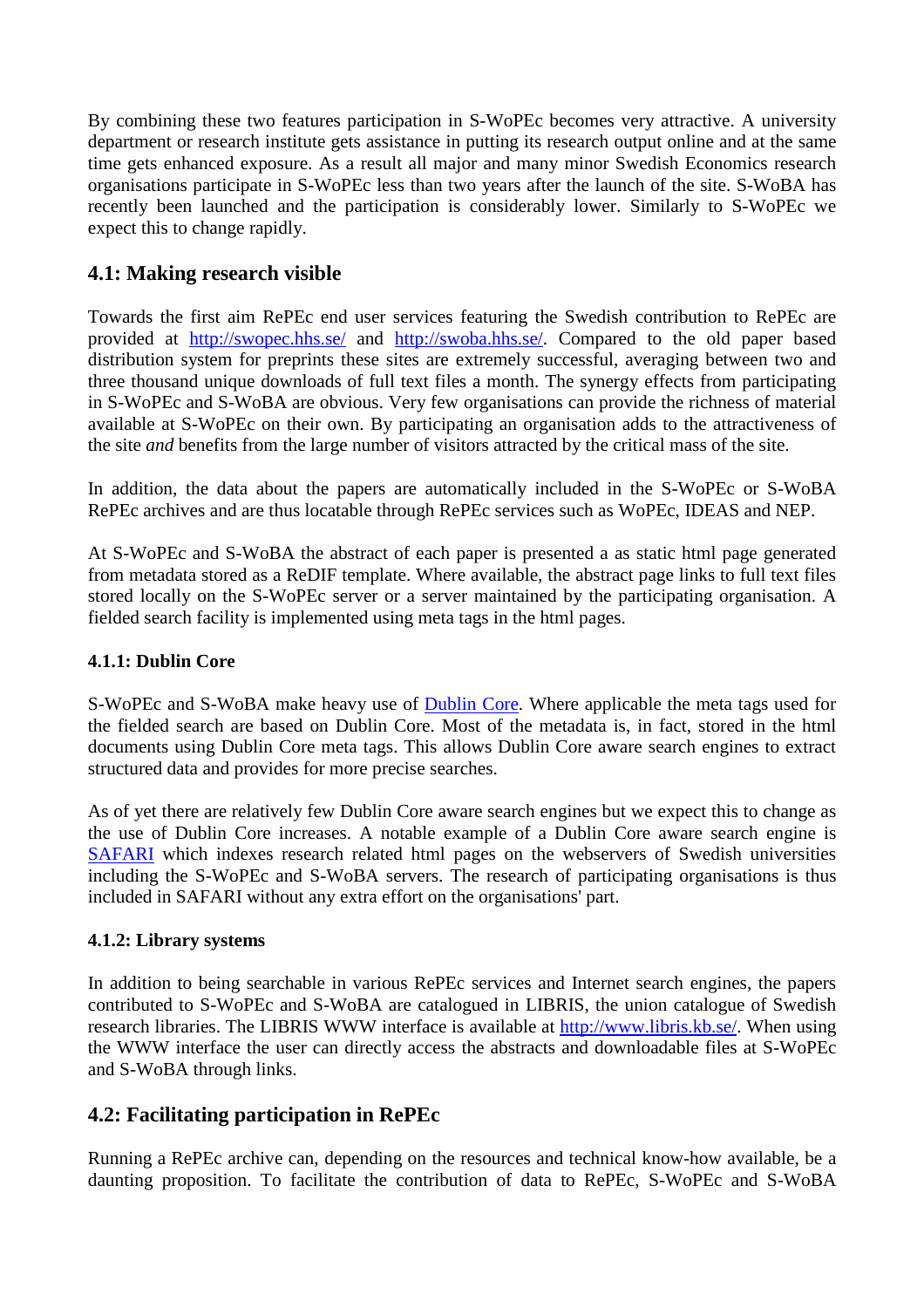provides a streamlined process for entering or modifying data about preprints and uploading full text files to the servers.

The user interface is implemented using html forms and Perl CGI scripts and is thus platform independent. Data is entered in simple forms and is validated to ensure that syntactically correct ReDIF templates are written. In this process we distinguish between two types of users, authors and working paper coordinators (WP-coordinator). Authors as well WP-coordinators can submit data about a paper to S-WoPEc or S-WoBA but the author submitted papers must be approved by the participating organisation's WP-coordinator before the data about the paper is made available. This is to safeguard against papers being added to the wrong series by mistake. Some organisations choose to disable author submission of data and delegate this work to a few persons within the organisation.

In the description of the process we will take S-WoPEc as an example. The procedure is identical for S-WoBA.

## **4.2.1: Collecting working paper metadata**

This script lives at http://swopec.hhs.se/scripts/MetaData.pl?s=*series* (where *series* is the RePEc series identifier). When MetaData.pl (as well as Update.pl and Upload.pl) is called without the s=*series* argument the user is presented with a form where the series can be selected.

The script reads the configuration file for the series and presents a html form for collecting the basic metadata about the paper. At this stage a WP-coordinator can enter his/her password and the number of the working paper. On submit, the information is checked and the submitter can correct erroneous data and add missing required information. When there are no remaining errors, the information is pretty printed back and the user is given the opportunity to correct any mistakes or commit the data. If a WP-coordinator is submitting the information there are buttons for providing data for additional papers and uploading files for the paper. The latter takes the WP-coordinator directly to the upload form.

When the information is committed the script takes the following actions:

- 1. Assigns the author access code to the paper.
- 2. Writes a ReDIF paper template for the paper
	- 1. If the submitter is not a WP-coordinator:
		- 1. Writes the collected information to a temporary ReDIF paper template with a name based on the author access code for the paper.
		- 2. E-mails the collected information to the WP-coordinator and asks for verification of the paper. This verification is provided by replying to the email with the text of the original e-mail quoted and adding the WP-number to the appropriate line of the quoted text. If the paper does not belong to the series the WP-coordinator indicates this by entering 'delete' on the Number line.
	- 2. If the submitter is a WP-coordinator:
		- 1. Writes the collected information to a permanent ReDIF paper template file.
		- 2. E-mails the WP-number and password for the paper together with instructions for uploading the paper and updating the information about the paper to the submitter and optionally the authors for which we have an e-mail address.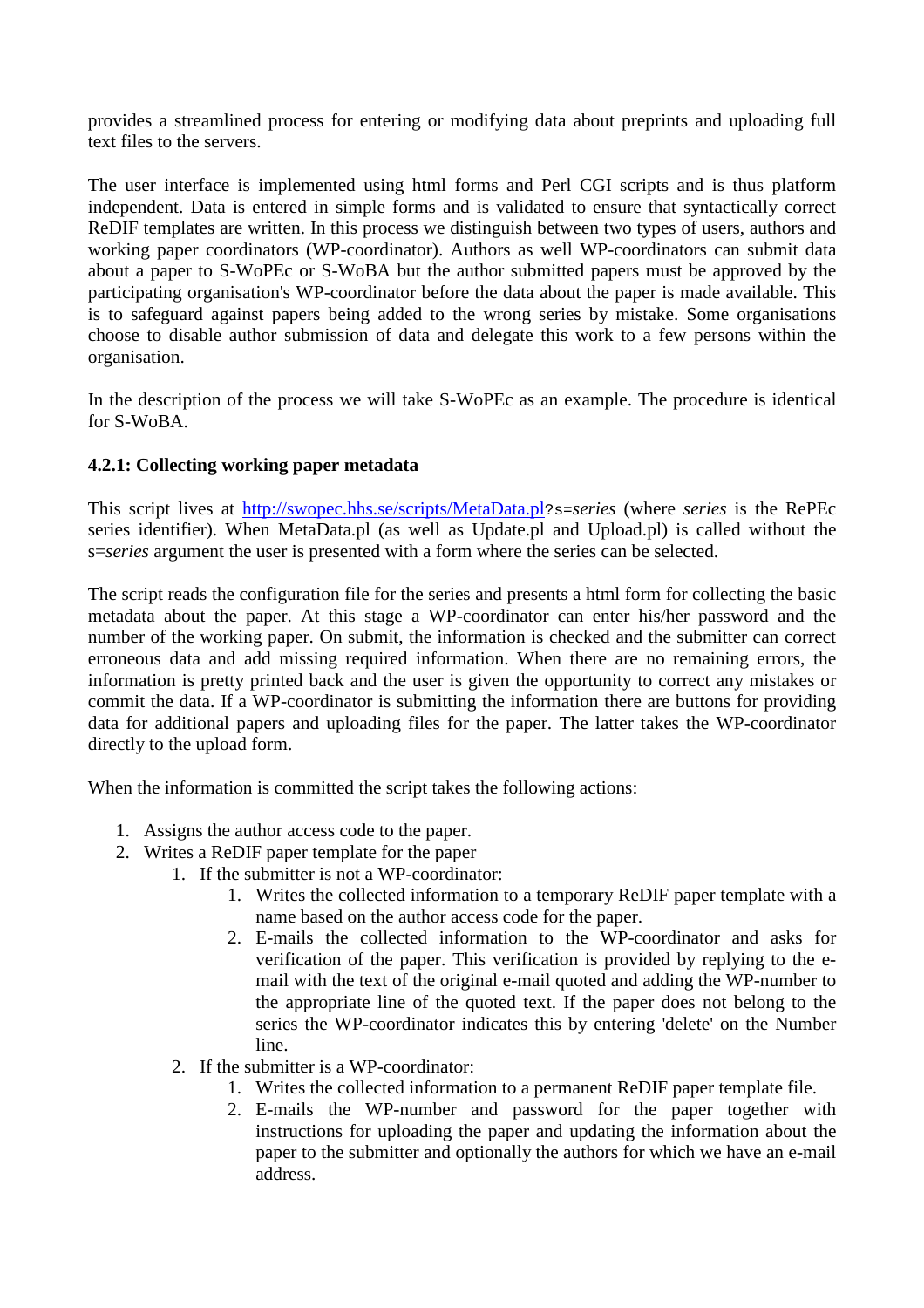3. The writing of an abstract html file and update of the appropriate index page is scheduled by sending an e-mail which is later read by the scheduled script MailCheck.pl.

#### **The ReDIF paper template**

```
A few non-standard fields are added to the ReDIF paper template by MetaData.pl 
X-MyEmail: e-mail of submitter
X-PW: author access code assigned to WP
X-Series-Code: the RePEc series identifier
```
If a WP-coordinator submits the data all fields for which data is available are written to the template file. (The scripts doesn't allow committing data until there is data for all required fields.)

When an author submits data, the number of the working paper isn't available and the Number: and Handle: fields are not written to the temporary template file. The temporary template file is promoted to a permanent template and the paper is added to the archive when the Working Paper Coordinator assigns a number to the paper by replying to the e-mail in 2.a.ii.

#### **4.2.2: Scheduled processing**

The script MailCheck.pl runs at regular intervals, currently on the hour from 08:00 to 22:00, and reads incoming mail. This incoming mail signals actions that MailCheck.pl should take. There are currently three actions that MailCheck.pl recognises.

1. Promote a temporary template to a permanent one.

This is signalled by the Working Paper Coordinator replying to an e-mail sent from the script account (2.a.ii above).

The information needed to locate the temporary template file and the number assigned to the paper is extracted from the e-mail and verified. If the data is valid a permanent template file is written, html files are generated for the paper and a notification mail to the submitter and authors is sent. Otherwise a new mail is sent to the WP Coordinator asking for correct data or (depending on the type of the error) the e-mail is forwarded to an S-WoPEc administrator for human intervention.

2. Reject a paper

This occurs when the word delete is added on the Number: line instead of a number for the working paper. The temporary paper template is deleted and the submitter is notified by email.

3. Generate html files for a working paper.

A html for the abstract of the paper is written and the index html file for the year of the working paper is updated.

#### **4.2.3: File upload**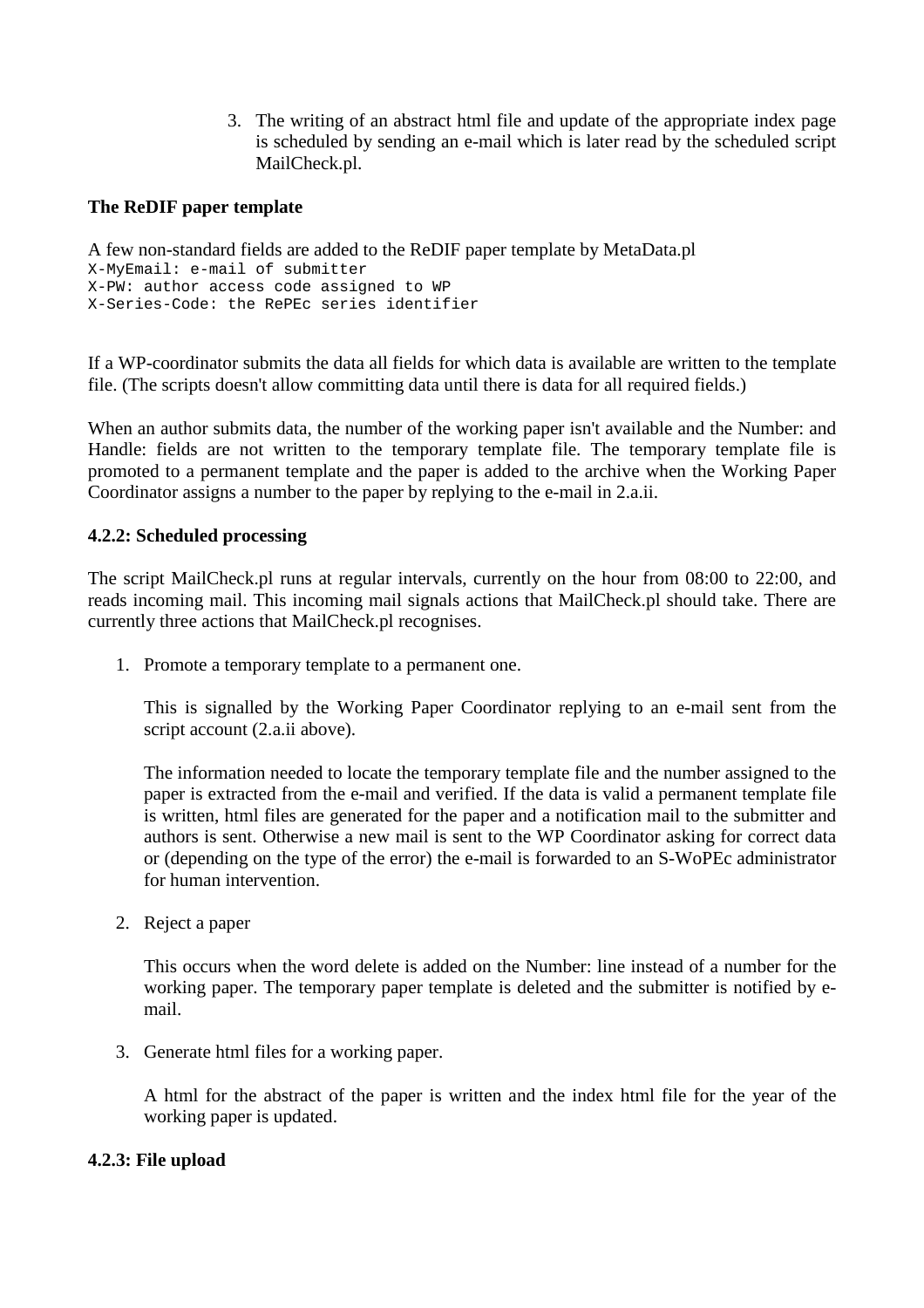This script provides the forms interface for uploading full text and other files for the working paper. In the notification e-mail sent to authors upload instructions and a http URL providing transparent validation of the uploader is included. There is a similar URL for the WP coordinator giving access to the series, after access is granted the WP-coordinator can specify the number of the paper to work with

Files can be uploaded using http file upload or the URL for files stored on the organisations own server can be supplied. In the latter case S-WoPEc links to the organisations server and does not keep a copy of the file on the S-WoPEc server.

When working with file uploads we divide the files in two groups: "full text" files which provide content corresponding to the printed version of the working paper. This may be a single Word document, a Word document together with a file containing Excel charts, a LaTeX file and so on. The second group is ''additional files'' containing supplemental material such as datasets and source code for computational routines used in the paper. This is a distinction not present in ReDIF itself and the purpose is mainly to provide more information to the users of S-WoPEc.

Apart from the name of the **s** the upload script gives the user the opportunity to provide some additional information about the files; a description of the content and the type (format) of file (e.g. a Word document or a SPSS dataset).

When this information is submitted it is added to the paper template as the non-standard fields

File-X-Desc: description of content supplied by uploader File-X-FileFormat: type/format of the file File-X-FileType: "full text" or "additional file"

In addition we ask for the e-mail address of the uploader and this will replace the previous content of the X-MyEmail: field in the paper template.

#### **Linking to other servers**

When the user provides a URL for a file on a non S-WoPEc server the URL is first verified by the script. If it is correct the URL is added to the paper template and a new abstract html page with a link to the downloadable file is written.

#### **HTTP file upload**

With HTTP file upload it is not practical to enforce that the description of the content of the file and the type of file is supplied. When no e-mail address is supplied this is replaced with the IP number of the uploader, thus providing some means of identification. On the other hand we will know when the file is uploaded and we know the names of the files. In addition, the browser will in most cases provide us with the MIME type of the uploaded file. This give us essentially the same information as when the uploader provides information about the type/format of the file.

With http file upload we will thus add three more fields to the paper template:

File-X-OrgName: name supplied by uploader

```
File-X-LocalName: Name of file as stored on the server
```
File-X-MIME: MIME type as supplied by the browser

On a successful upload the uploaded files and their file sizes (providing a minimal check on the success of the upload) are printed back to the uploader and a summary of the available files is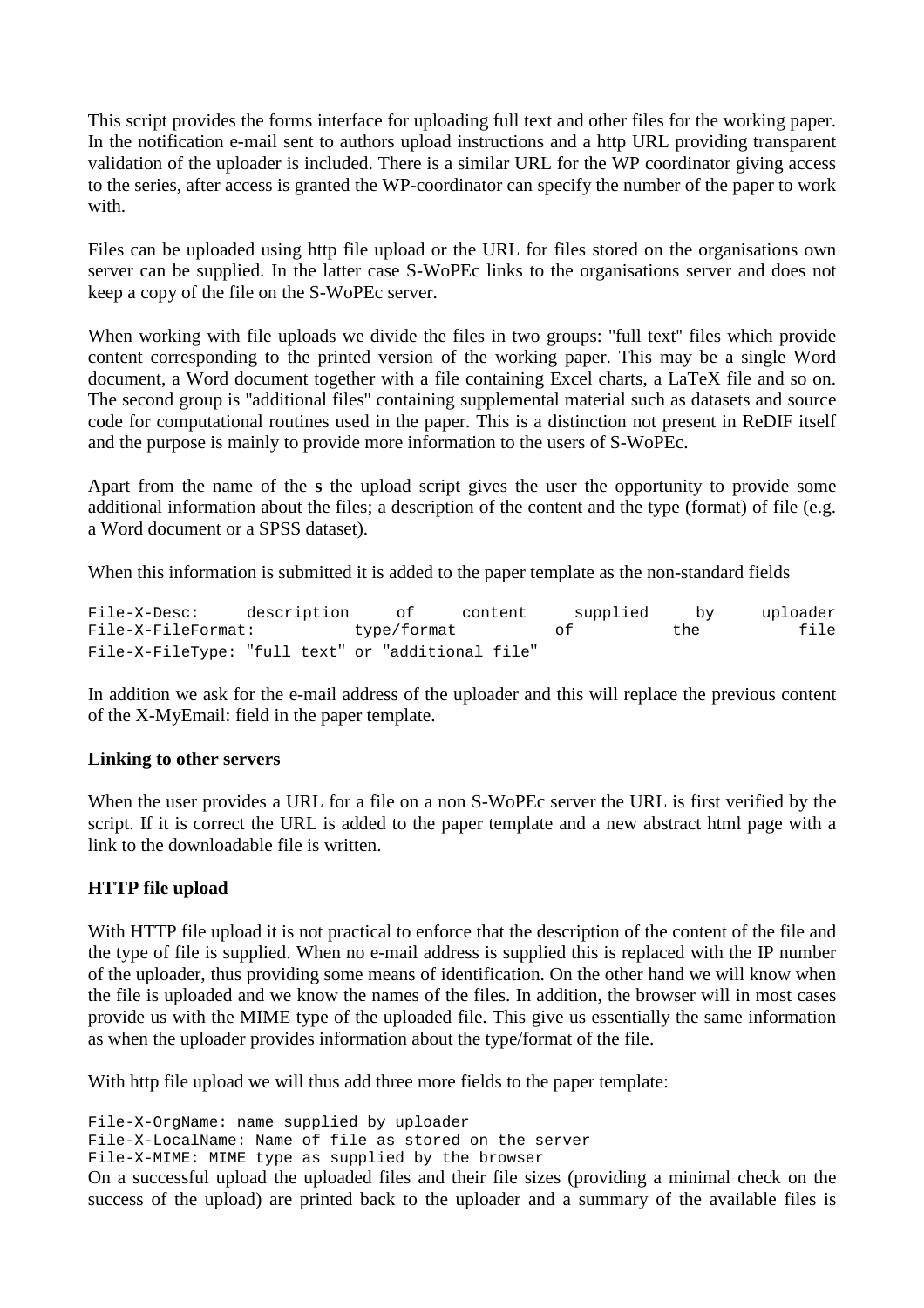given. If a failure is detected any uploaded files are discarded, an error message is printed and the upload form is presented again.

Finally an e-mail notification about the uploaded files is sent to the archive administrator. S-WoPEc staff then convert the uploaded full text files to postscript and pdf as appropriate and package the additional files into a ZIP archive. The files are moved to the series online file directory on the web server. When this is completed File-URL:, File-Format: and possibly File-Function: fields are written to the template and the publicly available template in S-WoPEc's RePEc archive is updated.

#### **Removing online files**

In order to comply with copyright restrictions when a working paper is published, the author or WP-coordinator must be able to remove the full text online files if this is needed.

Upload.pl and Update.pl list the available online files when the script is first called and offer the option to remove files. Files are removed in groups, i.e. all the full text files can be removed or all the additional files can be removed (this should never be necessary). When removing the files the corresponding fields in the paper template are removed and files on the web site are deleted. A notification e-mail is then sent to the authors and the submitter, informing them that online files have been removed.

#### **4.2.4: Revising the metadata and adding publication information**

The script Update.pl provides means for updating the working paper metadata and adding information about published versions of the paper. As for Upload.pl there is a transparent http URL in the e-mails sent to authors and submitters of data and the WP-coordinator has access to the script using the coordinator password for the series.

After the user has been validated the scripts presents the available information about the paper; the metadata about the working paper, any uploaded files and publication information. The user is given the options to revise available information, upload new files, remove current on line files and to add or revise publication information.

The are currently three types of publications; Article for journal articles, Book and Chapter for publications in proceedings volumes, reprint volumes and other collections of papers. The processing follow the same lines as for the original submission or revision of metadata. The data are saved to Article, Book and Chapter templates.

#### **4.2.5: Feedback to authors**

As the success of S-WoPEc and RePEc in general depends on the willingness of authors and organisations to contribute data it is important that they are made fully aware of the exposure and value added provided by S-WoPEc and RePEc. To this end we gather access statistics on a per paper basis from the http logs and send monthly e-mails to the authors and WP-coordinators summarising the accesses for each paper or organisation. In our experience this feedback is appreciated and has a tendency to arouse the authors' competitive spirits.

# **5: Conclusions**

The decentralised RePEc model for providing data about research related activities has proved to be extremely successful in Economics. In the short time span of 2 years it has gained wide acceptance